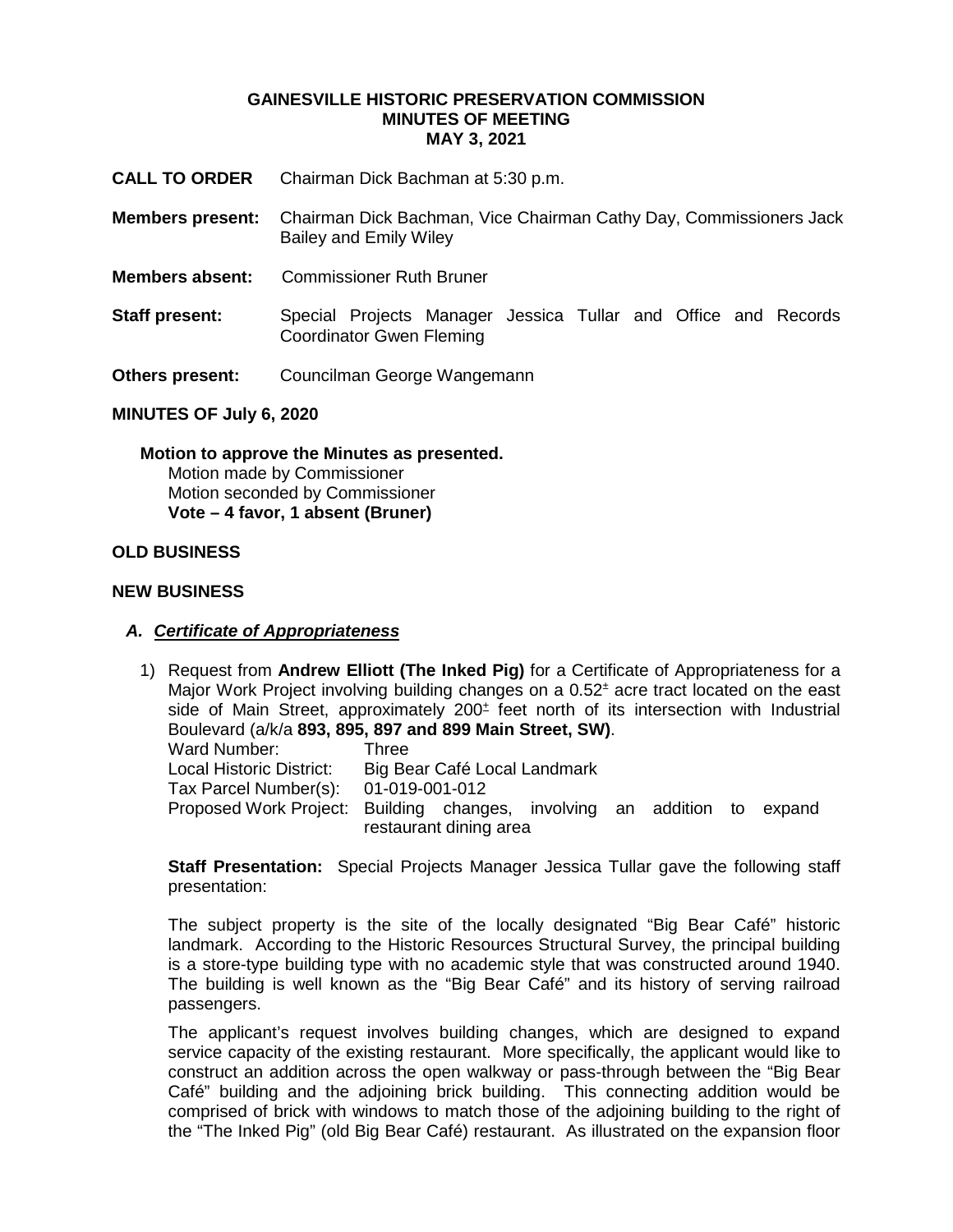plan and architectural renderings, the proposed addition would be set back from the front façade of the historic buildings and have a lower height.

Additionally the applicant wishes to install marine-grade canvas sunshades/canopies over the outdoor eating area to the left side of the restaurant building. These would attach to the brick building and stretch across, over the picnic tables, to poles on the opposite side of the building. These are intended to shade the eating area. They are made of material designed to withstand weather elements, but they can be easily changed out without requiring the removal or covering up of architectural features of the historic building.

**Applicant Andrew Elliott** stated he is co-owner with Jimmy Ellis of The Inked Pig. He said the roof was slopped to the rear because plan is to have patio seating and furniture outside so the water runoff would not be in that area of the alleyway.

**Chairman Bachman**, architect for the applicant stated the reason he slopped the roof toward the front was because of the patio seating planned for outside and the shingles could be changed to red if preferred.

**Heyward Hosch, Sr.,** owner of the building stated his concern is if the buildings are joined, they might lose their historic designation/historic landmark. He said there are two buildings that had four businesses. He stated the building on the left (The Inked Pig) was built in 1936, and was the home of the Big Bear Café and Reynolds Meat Market. He said the building on the right was built in 1898, and had Dorsey's Barber Shop and Railroad Café. He said the building was distinguished by the Spanish/American War that started in 1898, and was built with Gainesville brick, which was porous and leaked so the building was painted. Mr. Hosch, Sr. said it was painted red/white/blue for the First Calvary of the Gainesville Company that was preparing to go to Cuba, but the war ended. He explained the Longstreet Hotel was one block down, and the railroad building that was built in 1910 is the most important historical building in Gainesville and should be retained according to the Carl Vinson report (2015 Downtown Master Plan). Mr. Hosch, Sr. said he has no problem with the use inside but feels it would lose its landmark designation because it changes the whole nature of the buildings to combine them. He said the railroad station is the big thing to be developed and would like to see the City to request a historical designation for it and develop it per the Carl Vinson Plan (2015 Downtown Master Plan), which he feels is excellent with seating, parking and trees which would be a better use of that area than to combine the buildings. Mr. Hosch said he does not want to see anything happen or change until the City decides what to do with the park (i.e. the adjoin gravel parking area owned by Norfolk-Southern Railroad) and creating one historic district from the railroad station to the Longstreet Hotel and Central Baptist Church as an arts and entertainment district. He stated again that he is against a change in the building until the overall plan is decided, and at that time, he might be for it as long as it retained its historical designation. Chairman Bachman asked him if he owned the building, and he said he has given it to his sons.

**Heyward Hosch, III,** stated he jointly owns the building with his brother. Chairman Bachman then asked if they were in opposition or in favor of this request. Mr. Hosch, III replied that receiving the notice letter a week ago was the first he had heard of this request. He was not aware that the change was being considered. He feels it is premature and agrees with his father, and feels the community is best served by preserving the historic authenticity of it. Chairman Bachman stated if he owned the building why did he not tell the applicant/business tenant that they were against the building change. Mr. Hosch, III stated it was the first he had heard of it when he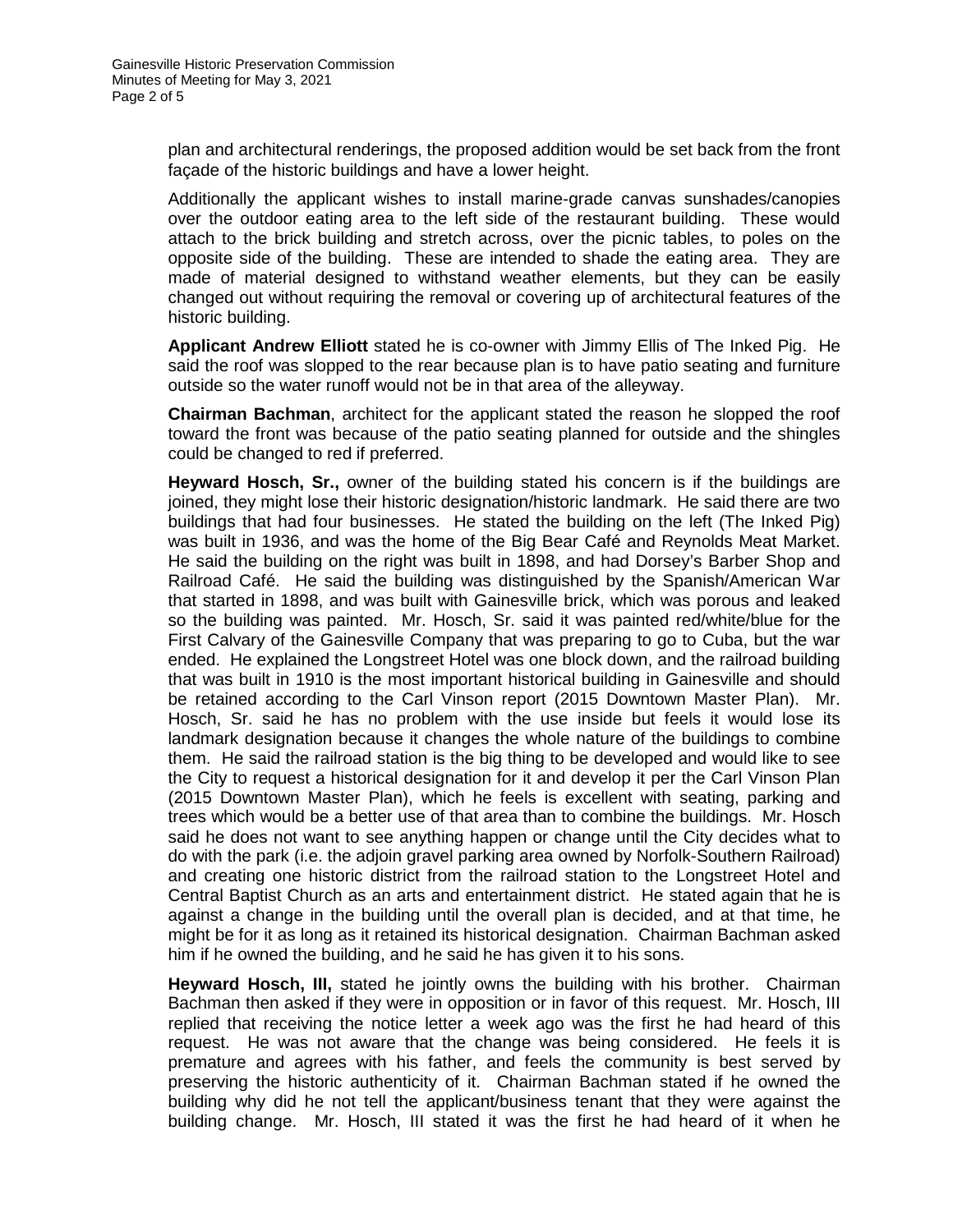received the notice of the meeting. He said his brother read it in the newspaper, called his father, and received a letter from Jessica Tullar.

**Andrew Elliott** stated he had several discussions over the past two months with Mr. Hosch, Sr. Mr. Elliott shared that Mr. Hosch, Sr. had sat down with them at the restaurant and walked the site discussing the idea for expansion. He then stated that Martha was present during the conversation when Mr. Elliott was given the go-ahead to start the paperwork with the historical society and to start the drawings.

**Special Projects Manager Jessica Tullar** stated that the local designation as a historic landmark would not be removed should the building modifications be approved by the HPC. She reminded them that the purpose of the design review process is to make sure any exterior material changes are in keeping with the historic character of the building while still making it a viable, functional building. She said the proposed connection has been set back so; it still appears as though there are two buildings. She stated if it is constructed with the display windows or a storefront window it would soften further the connection. She then reiterated that any modifications that are approved as presented or modified, whether for this property or any other locally designated property, would not result in the removal of the local designation as a historic landmark.

Mr. Hosch, Sr. stated the Carl Vinson Plan (2015 Downtown Master Plan) describes the railroad station as being the most important and is (or could be) the front door to the City. He said that what is most important to him is what would happen to that small area the city owns. Mrs. Tullar explained that the City does not own the vacant, gravel lot adjoining the subject tract. She stated that the railroad still owns that property and shared that the City has engaged in conversations with Norfolk-Southern but currently are not in a position to move forward with the City taking control of it. Mr. Hosch, Sr. stated he was unaware of it and thought the City bought it. Mrs. Tullar explained that the City originally had under contract the abandoned CSX right-of-way on the left side of the Big Bear Café building. Mr. Hosch, Sr. stated he was against anything until he knew what would happen to the Carl Vinson Plan (2015 Downtown Master Plan). Mrs. Tullar assured him the City does their part in moving those ideas forward, but it takes time to work with the railroad, as the leadership frequently changes, and requires funding to purchase property from the railroad because they do not want to assume any responsibility. Mrs. Tullar further explained that the "Carl Vinson Plan" sets a vision for that area of Midtown and is one idea for how to continue attracting businesses and to evolve with the other development occurring in the Midtown area. She stated the chances of that park happening in the next five to ten years is low, to which Councilman Wangemann reiterated the chances are "very low".

**Chairman Bachman** stated he is just trying to understand if there is a need for the meeting since Mr. Hosch, as the owner, does want them making the changes. Mr. Hosch, III said he thinks it is premature to decide either way and would like to talk with the applicant about other options and how they got to this point. Chairman Bachman stated the applicant was under the impression that they could do this. Mr. Hosch, III said he understands but would like more time to discuss the concept since he just learned of the plans a week ago when he received the notice letter.

Mr. Hosch, Sr. stated he is concerned about the railroad not being an historic district, and in the Carl Vinson Plan, it appeared to him that is what the City needed so badly. He further stated if he had the power to condemn the gravel, RR-owned lot that he would do so and would make it just like the Carl Vinson Plan. Mrs. Tullar expressed appreciation for Mr. Hosch's support of the 2015 Downtown Master Plan and the vision it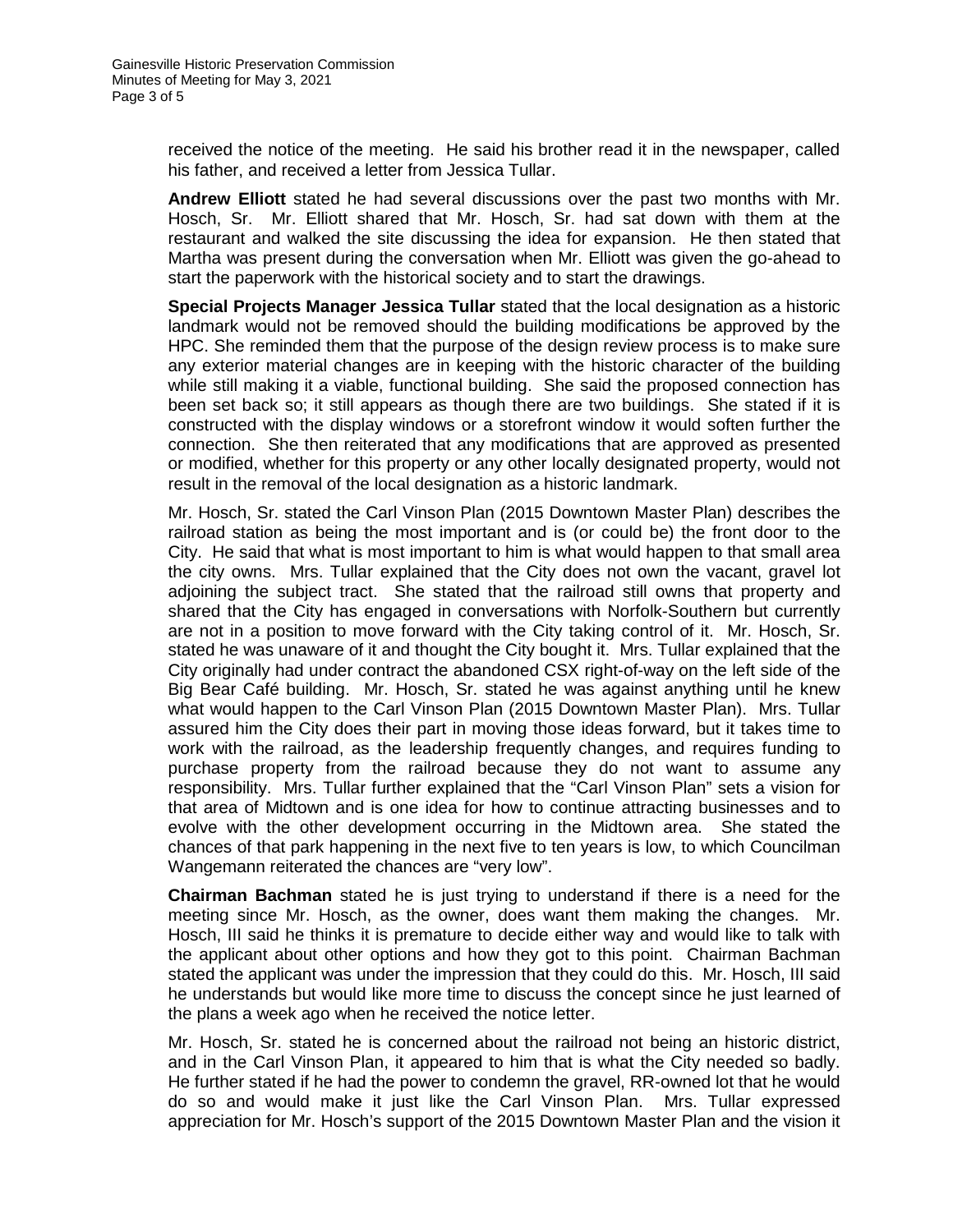casts for this part of Midtown. She shared the City would not disagree. However, the City cannot condemn railroad property because the Railroad is not govern by local authority. Mr. Hosch, Sr. stated again that he does not want to move on their property until he knows what is going to happen.

**Commissioner Bailey** asked Mr. Hosch to clarify whether it is a matter that he does not want any changes made to their property and have it stay exactly as it is, or whether he is open to some improvements that would provide a better location where people would want to go out to eat. Mr. Hosch, Sr. stated very open to modifications, repairs, etc. in that the Blue Angel behind it will need to be replaced, the roof is gone and not even collecting rent from them the conditions are so bad. He said a tremendous restaurant could be built there but he does not not want anything to affect the Carl Vinson Plan (2015 Downtown Master Plan) without knowing what was going to happen. He stated he would like to put together enough power to do what the City wants and to make it the front door of the City.

Mrs. Tullar clarified that the Carl Vinson Plan to which Mr. Hosch, Sr. is referring is the 2015 Downtown Master Plan that has schematics of what could be if everything fell into place. She stated the plan embraces the restaurant space, and shows keeping the buildings as part of the front door and would be adding to it, enhancing it on the vacant tract – not taking the Big Bear properties, or reusing or tearing down the buildings. She said it would embrace the historic character of the old Big Bear Café, its legacy, and history. Mrs. Tullar said she recognizes the importance of this historic resource and its legacy to the area, but explained that the Downtown Master Plan simply is a vision for what can be in the future while embracing the past. She reminded them this request is about whether or not the proposed building modification is in keeping with the historic character of the property and whether or not the material change complies with the Design Guidelines. She stated the intent behind the changes is to serve a growing restaurant that may otherwise not be able to stay if more space is needed, given the City's regulations requiring one, connected building for the purposes of serving food and alcohol. The applicant, Mr. Elliott, shared that the proposed connection would nearly double the current seating capacity as well as allow the restaurant to add a full bar with seating and lounge area. Mr. Elliot explained that the City's ordinance on alcohol permits requires one building that is connected, and further explained that was the reason for bringing the two buildings together and bringing it as one whole building similar to the former Chili Bowl that once occupied the open space between the two buildings. Mr. Elliott said this appears to be a conversation to be held for another day.

**Commissioner Bailey** asked the applicant if the paint would be taken off the existing building and the old brick exposed. Mr. Elliott replied there was never any intention of taking it to the previous brick, just repainting and beautifying it like the outside of the current Inked Pig. He said the alleyway would be repainted and rotting wood would be replaced, but that the addition in the middle would be unpainted red brick. Mrs. Tullar explained the guidelines actually recommend not painting unpainted historic brick. She said if you paint it, it traps the moisture in and does not allow the brick to breathe properly so the guidelines would actually deter from approving the existing unpainted portions to be painted. Commissioner Bailey asked if the shingle roof would only be on the new addition and was confirmed to be correct. Mrs. Tullar suggested they could work with the architect and Building Official to finalize the roofline design to be more in keeping with the historic buildings.

Mrs. Tullar reminded the HPC that Chairman Bachman recused himself, and as such, he could not make or vote on any motion. Similarly, the acting chair Vice Chair Cathy Day